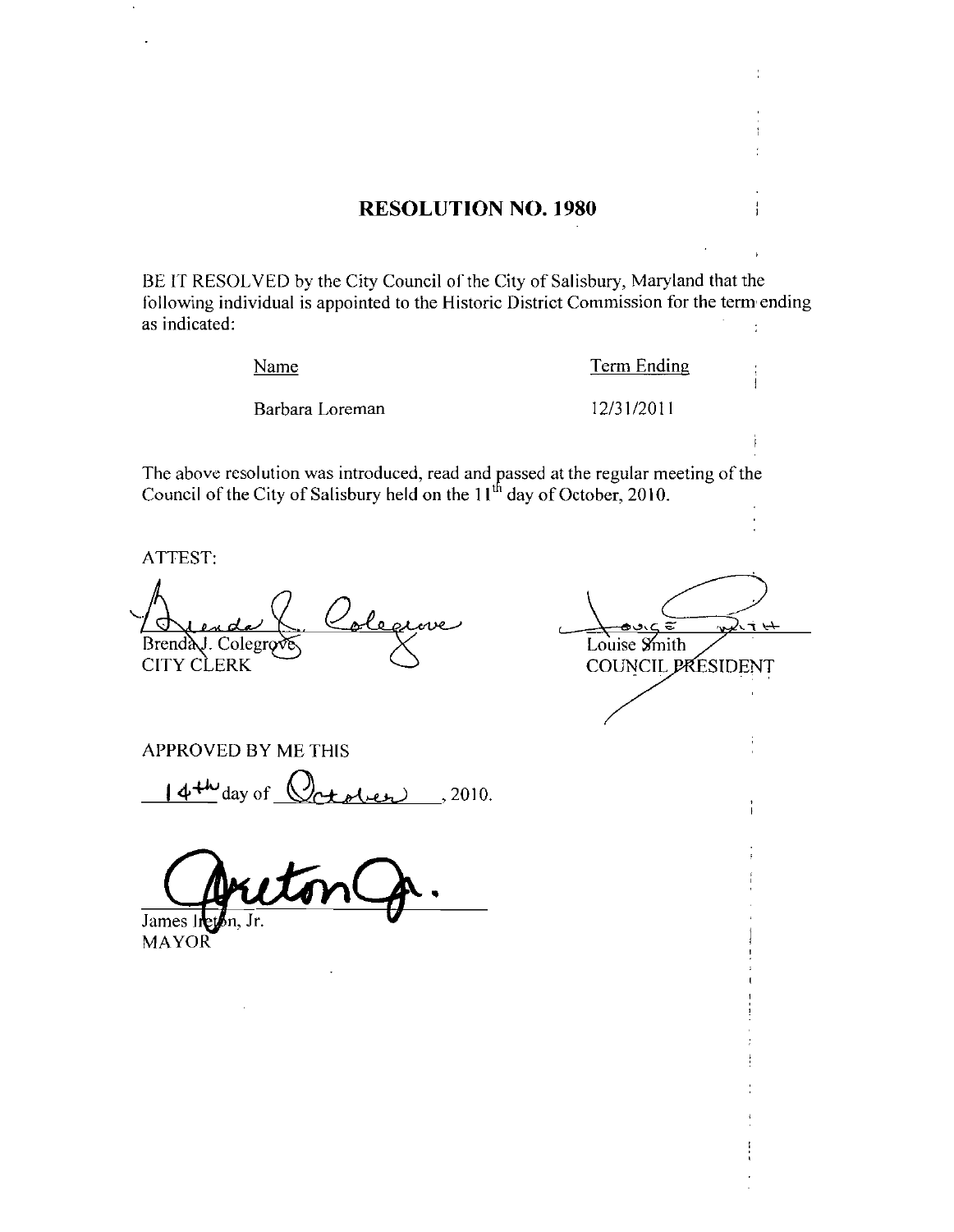## INTER

# NEMO

## OFFICE OF THE MAYOR

| To:          | John Pick                                        |
|--------------|--------------------------------------------------|
| <b>From:</b> | Sherrell McBride                                 |
| Subject:     | Appointments to the Historic District Commission |
| Date:        | October 5, 2010                                  |

Mayor Ireton would like to appoint the following person to the Historic District Commission

| Candidate |                 |  |  |
|-----------|-----------------|--|--|
|           | Barbara Loreman |  |  |

Term 12312011

Ms. Loreman will complete the unexpired term of Joey DiCarlo who resigned in July 2010.

Attached you will find Ms. Loreman's letter of interest and the Resolution necessary for her appointment. Please forward this information to the City Council for the next City Council meeting. Please let me know if you have any questions.

**Attachments** 

CC: Mayor Ireton Tom Stevenson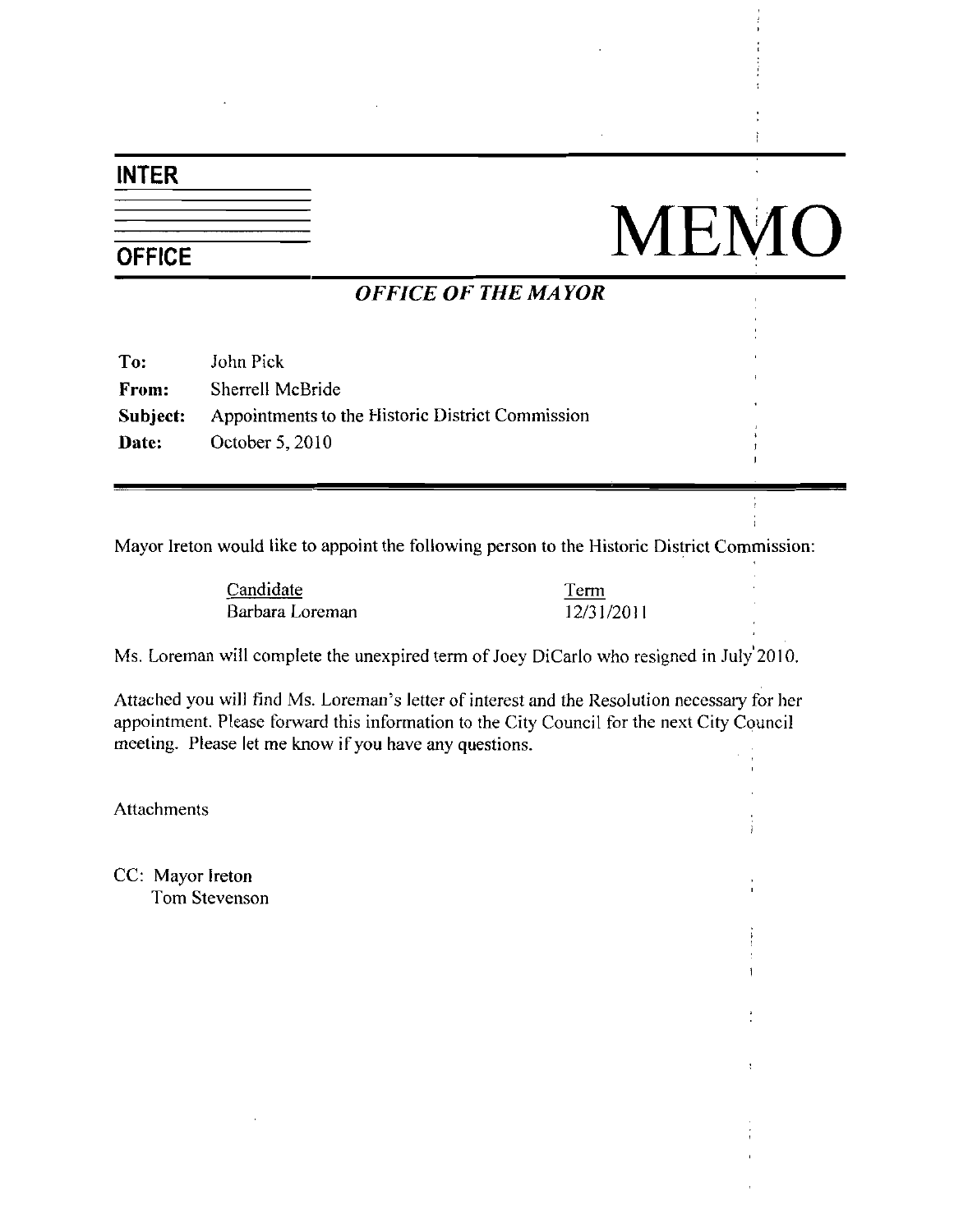## Barbara E. Loreman 503 N. Pinehurst Avenue Salisbury, Maryland 21801

August 30, 2010

Office of the Mayor Office of the Mayor<br>City of Salisbury Year 2014 125 North Division Street, Room 304 Salisbury, Maryland 21801-4940

RE: Historic District Commission

Dear Mayor Ireton

1919 position of the United States of the United States of the United States of the United States in the United States of the United States of the United States of District Commission, J would like to express my interest a Office of the Mayor<br>
125 North Division Street, Room 304<br>
Salisbury, Maryland 21801-4940<br>
RE: Historic District Commission<br>
Dear Mayor Iretor:<br>
Interest and the property of the Commission of the Historic<br>
Interest and desi In response to your recent posting for two immediate openings on the Historic District Commission. I would like to express my interest and desire to serve on this commission.

Barbara E. Loreman<br>
503 N. Pinehurst Avenue<br>
Salisbury, Maryland 21801<br>
August 30, 2010<br>
Office of the Mayor<br>
City of Salisbury<br>
The Mayor<br>
City of Salisbury<br>
The Mayor<br>
218 North Division Street, Room 304<br>
Salisbury, Mar **Example 12 Solution**<br> **Example 12 Solution**<br> **Example 12 Solution State Salisbury, Maryland 21801**<br>
August 30, 2010<br>
Office of the Mayor<br>
City of Salisbury<br>
125 North Division Street, Room 304<br>
Salisbury, Maryland 21801-Having been in business as an interior designer and decorator serving the area for twenty-eight years. I have the expertise, knowledge and experience that will add to this commission. I have worked with licensed contractors, plumbers, electricians, landscapers, installers of every kind in all aspects of the design field

While taking graduate classes under Dr. Ray Thompson at Salisbury State University in 1996, I studied Greek, Roman and Egyptian history, architecture while taking grad<br>University in 1996<br>philosophy and art

At present, I am working on a committee involving the Historic Camden District for The Camden Neighborhood Association. This has brought about an extreme interest in preserving city historical heritage in urban design and encouraging the enhancement of quality neighborhoods in the Historic District, University in 1996, I studied Greek, Roman and Egyptian history, architecture<br>philosophy.and art.<br>At present, I am working on a committee involving the Historic Camder<br>District for The Camden Neighborhood Association. Thi and beautifying the surrounding areas as well